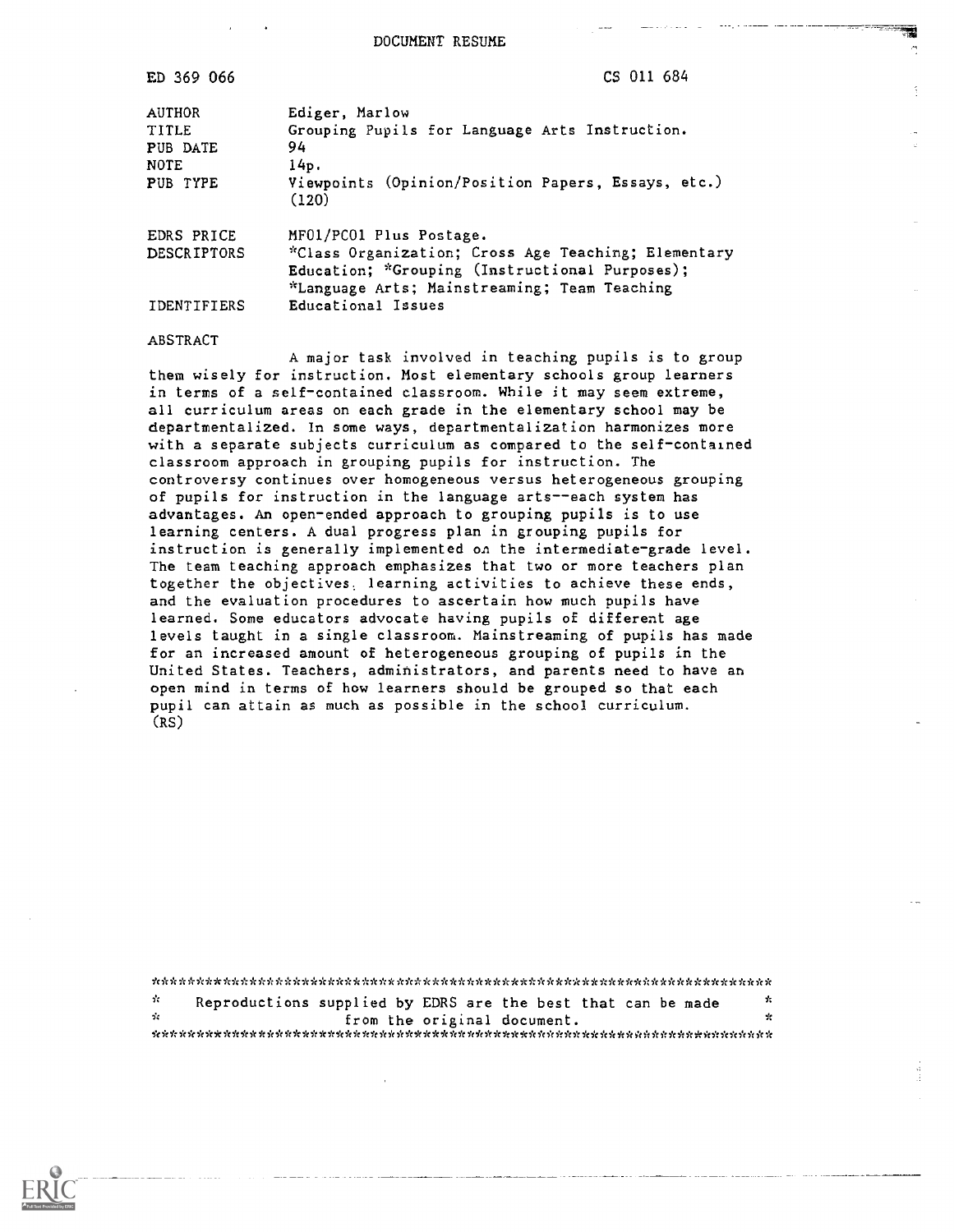"PERMISSION TO REPRODUCE THIS MATERIAL HAS BEEN GRANTED BY

. Enliner

TO THE EDUCATIONAL RESOURCES INFORMATION CENTER (ERIC)

1994

U.S. DEPARTMENT OF EDUCATION Office of Educational Research and Im EDUCATIONAL RESOURCES INFORMATION CENTER (ERIC)

)4This document non bean reproduced as received Porn the person or ORNiniTahon oripinahnp it

Minor changes have been made to improve reproduction Quality

Points of view or opinions stated in this doculi<br>Imént: do .not. necessarily. represent. official<br>OE.RI position or policy

A major task involved in teaching pupils is to group wisely for instruction. Means of grouping pupils should reveal respect and acceptance of each learner. Learners need to be placed within a group in which optimal achievement is possible. Flexible grouping should be in the offing whereby pupils can get to know and appreciate learners from diverse backgrounds. Rigid, formal approaches which are outdated in grouping pupils for instruction should be avoided. Teachers and principal need to study and apprise diverse means of grouping pupils, for learning. Ultimately, the best grouping procedures should be used in which pupils achieve a swell as possible in knowledge, skills, and attitudes.

Marlow Ediger

GROUPING PUPILS FOR LANGUAGE ARTS INSTRUCTION

#### The Self Contained Language Arts Classroom

Most elementary schools group learners in terms of being in a self contained classroom. Thus the teacher teaches a single set of pupils in a classroom for most of the school day, except for music, art, and physical education. The teacher has numerous opportunities to get to know pupils well in a self- contained classroom. Thus the teacher should be able to provide for diversities among learners so that each may achieve as much as possible. Teachers here should also be able to provide for different learning styles of pupils. I believe that teachers in the self- contained classroom can plan objectives, learning opportunities, and evaluation procedures well due to observing the same set of pupils frequently in the classroom setting. There are ample opportunities then to understand each pupil so that he/she might learn as much as possible. Pupils, too, can get to develop selected expectancies of teachers due to seeing them teach each sequential day of teaching. I feel that pupils develop feelings of security when they know what to expect of teachers. Should there be a conflict which hinders a pupil to benefit from a teacher's instruction, he/she could be transferred to another classroom and teacher. Further advantages of the self-

ED 369 066

To MONG

2

**EST COPY AVAILABLE**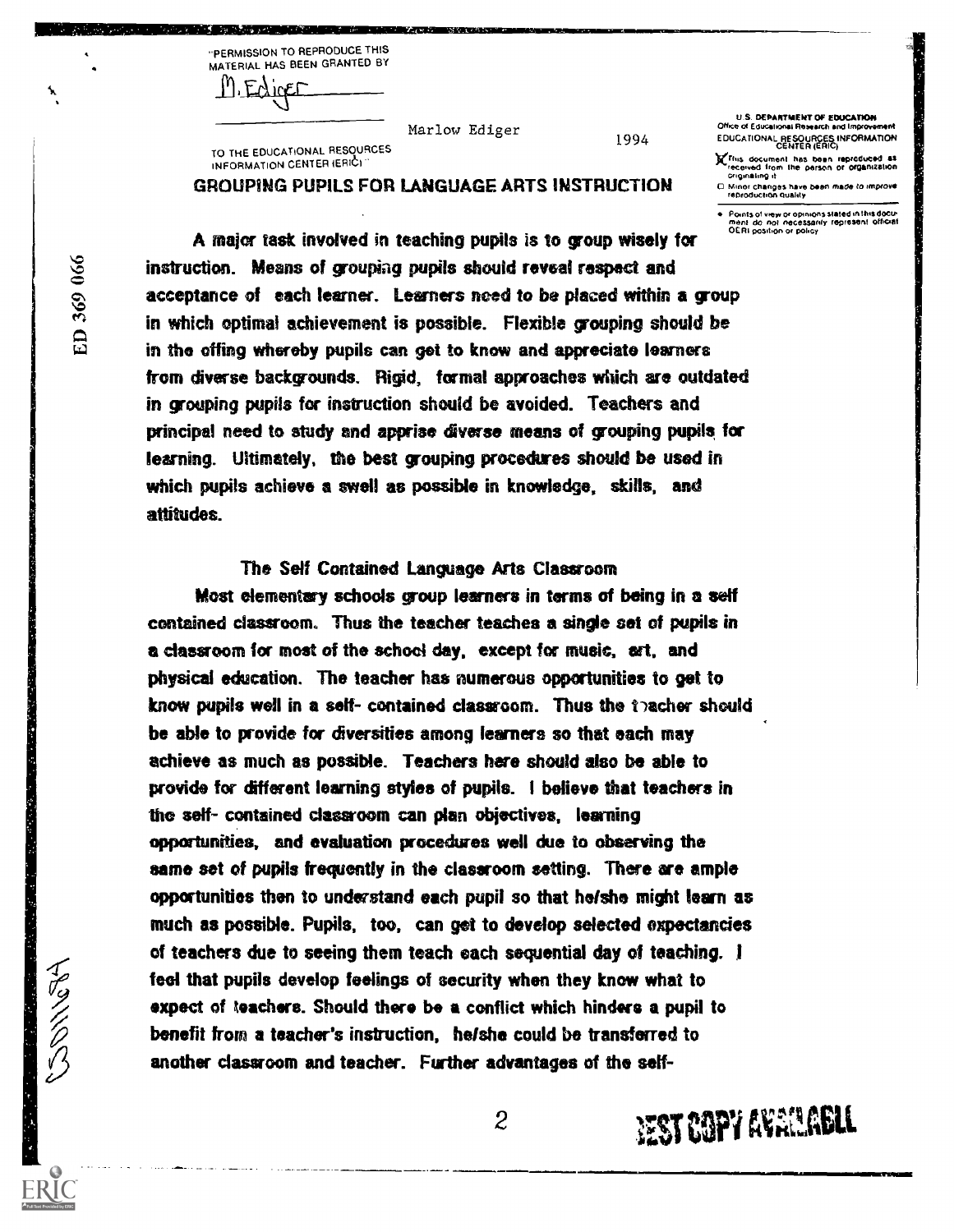contained classroom include the following:

1. the language arts teacher can relate subject matter from different curriculum areas effectively.

2. the teacher may use knowledge acquired from each pupil to more adequately provide for individual differences in language arts among learners.

3. the teacher might communicate with parents more effectively by knowing more about each person and child due to the self- contained classroom.

킃

## Departmentalization and the Pupil

One may departmentalize all curriculum areas on each grade in the elementary school. This would seem rather extreme, especially on the primary grade levels where the self- contained classroom holds sway. For selected educators, to departmentalize completely on the intermediate grade levels would be equally severe. However, Intermediate grade children are older as compared to primary grade pupils and can adjust more so to complete or modified departmentalization. Generally, modified departmentalization is emphasized on the intermediate grade levels. Thus a teacher may teach language arts only, in departmentalization. Or, reading might be taught by a single teacher to several classes of pupils. With departmentalization, the teacher may specialize in teaching one academic area only. Here, the teacher might truly develop proficiency in knowledge and skills of teaching one curriculum area only. I have observed numerous teachers teach two curriculum areas only, such as language arts and science which is then a modified approach in a departmentalized elementary school. These teachers appear to fee! more proficient in teaching when they can concentrate on teaching two curriculum areas only, as compared to the entire gamut of courses that a self contained classroom my emphasize.

There are disadvantages in a departmentalized plan of instruction in that a teacher may not be able to assist pupils to perceive relationship of subject matter taught as compared to the self contained classroom.

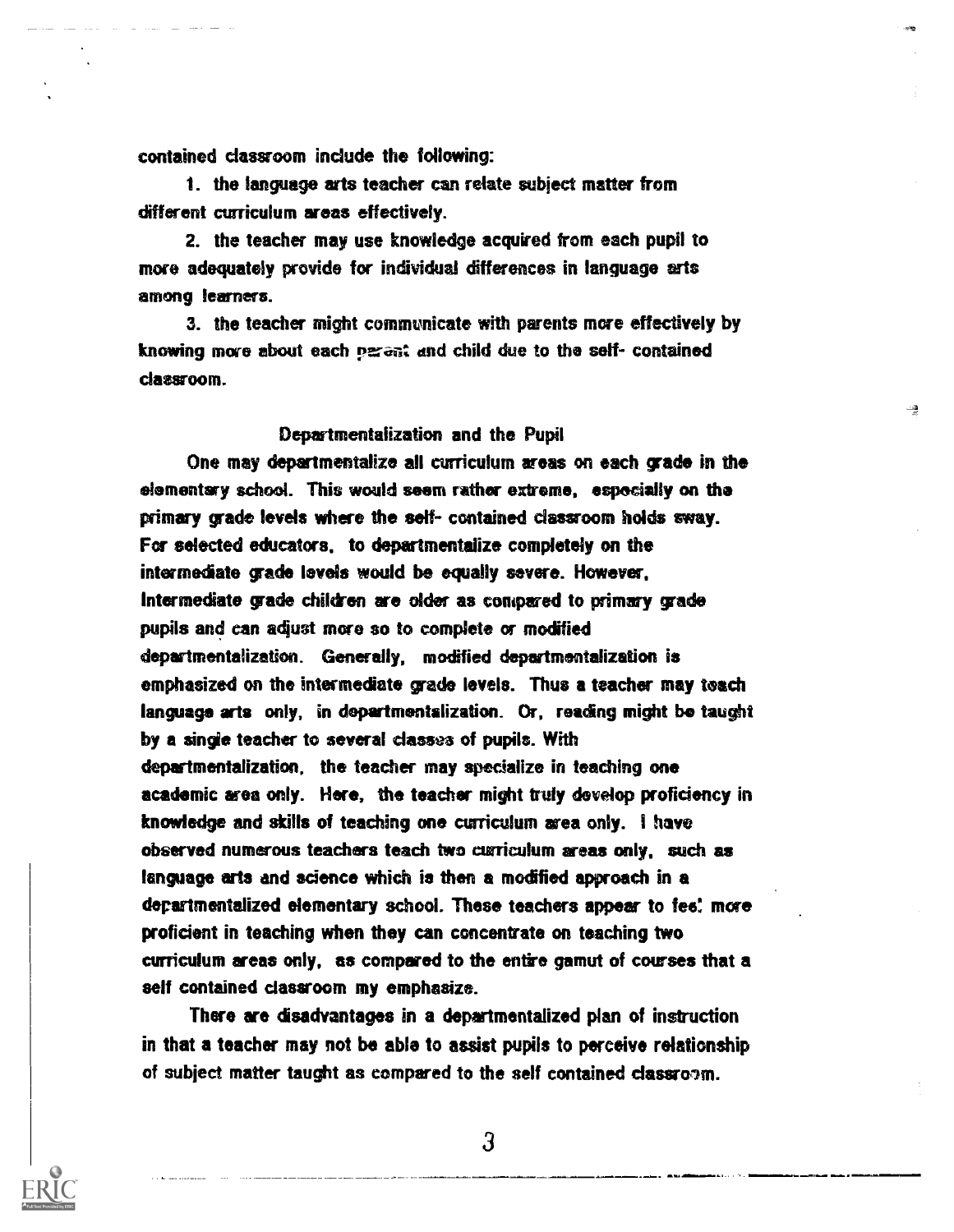However, I have talked to departmentalized teachers who plan together with teachers of other academic areas in relating content. These teachers appear to feel that departmentalization in grouping of pupils does not necessarily make for a separate subjects curriculum. Thus a language arts teacher here can work with other teachers to emphasize relationship of subject matter taught. These teachers do feel that a little inconvenience is involved in planning with other teachers, but the consensus is that classroom teachers should always have opportunities to work together in planning the objectives, learning opportunities, and evaluation procedures.

In some ways, I believe that departmentalization harmonizes more with a separate subjects curriculum as compared to the self contained classroom approach in grouping pupils for instruction. If teachers and administrators do want more of integration of content in the curriculum, teachers in a departmentalized plan of instruction must work cooperatively with others to make this come about. Perhaps a modified plan can help such as one teacher teaching both language arts and science and a second teacher teaching both mathematics and the social studies to different classes of intermediate grade pupils. The modified plan would assist pupils to become oriented to a strict departmentalized procedure when entering the senior high school years. The sequence could be quite abrupt when a pupil has experienced a self contained classroom only and then the next school year experiences a strict departmentalized plan of grouping for instruction. A more gradual sequence would be recommendable.

Homogeneous versus Heterogeneous Grouping Controversy

There is continuous controversy over homogeneous versus heterogeneous grouping of pupils for instruction in the language arts. Homogeneous grouping emphasizes a uniform group of achievers being taught in a single classroom. Here, the principal and teachers determine how best to arrange pupils in a given grade so that similar attainment levels of pupils are taught in one room. A wide range of achievement is not wanted in homogeneous grouping. The belief

 $\boldsymbol{4}$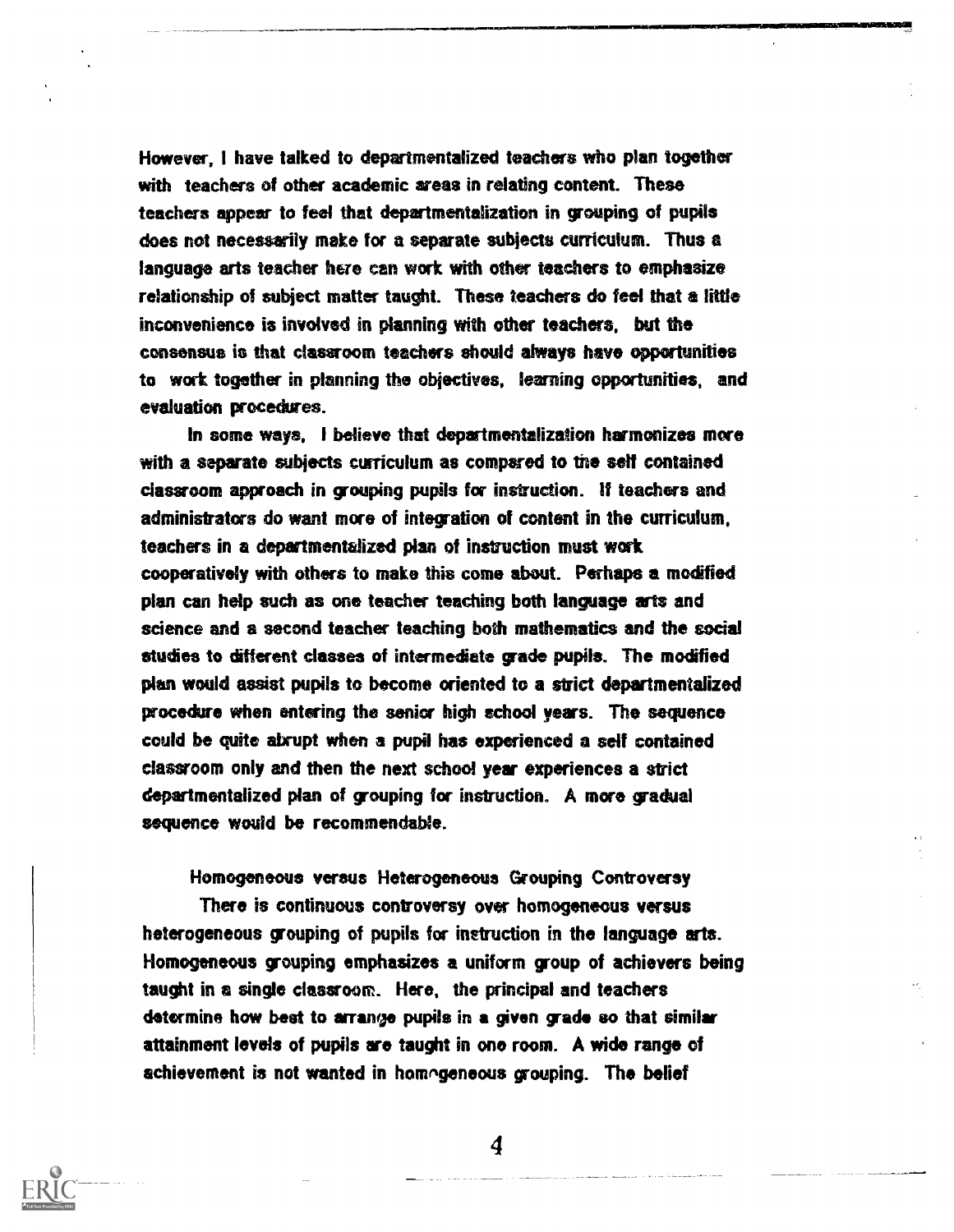emphasized in homogeneous grouping is that pupils of similer achievement can best learn from each other. Learners might then challenge each other more so if the attainment levels are equivalent in a classroom.

**THE ENDING** 

With heterogeneous grouping, learners are of mixed achievement levels in a classroom The fast, average, and slow are placed in the same room. There are numerous reasons for doing so according to its advocates. Democracy is more in evidence here as compared to homogeneous grouping. Learners also need to work together with each other regardless of ability levels. I believe there should be both homogeneous and heterogeneous grouping. When grouping learners for reading instruction, I definitely believe that pupils should be grouped homogeneously. Why? For example, when teaching directed reading and pupils are reading orally `o reveal word identification strengths and weaknesses, pupils should be somewhat uniform in reading attainment. If not, the fast learners will become restless in listening to slow learners read and slow learners might become embarrassed when fast readers listen to the many problems revealed in oral reading. The problems become even more pronounced in silent reading when the teacher in a mixed achievement level group has pupils read for a definite purpose. The fast readers finish quickly whereas the slow readers take much more time to complete the same reading activity. The teacher here may become ill at ease if the fast readers need to wait for what seems like a long time to have the slow learners complete the same reading selection.

At other times, I would recommend heterogeneous grouping such as when pupils view an audio- visual activity in an ongoing unit of study. After the presentation, all pupils in a mixed achievement level classroom can benefit from ciscussing its contents. I believe that one should not become dogmatic on emphasizing one approach only, such as selected educators are doing today in favoring heterogeneous grouping only. These educators quote that research states pupils achieve at a higher rate in heterogeneous grouping as compared to homogeneous grouping. Generally , slow learners learn better in heterogeneous grouping settings. Frequently, advocates of heterogeneous grouping look only at

5

 $\theta$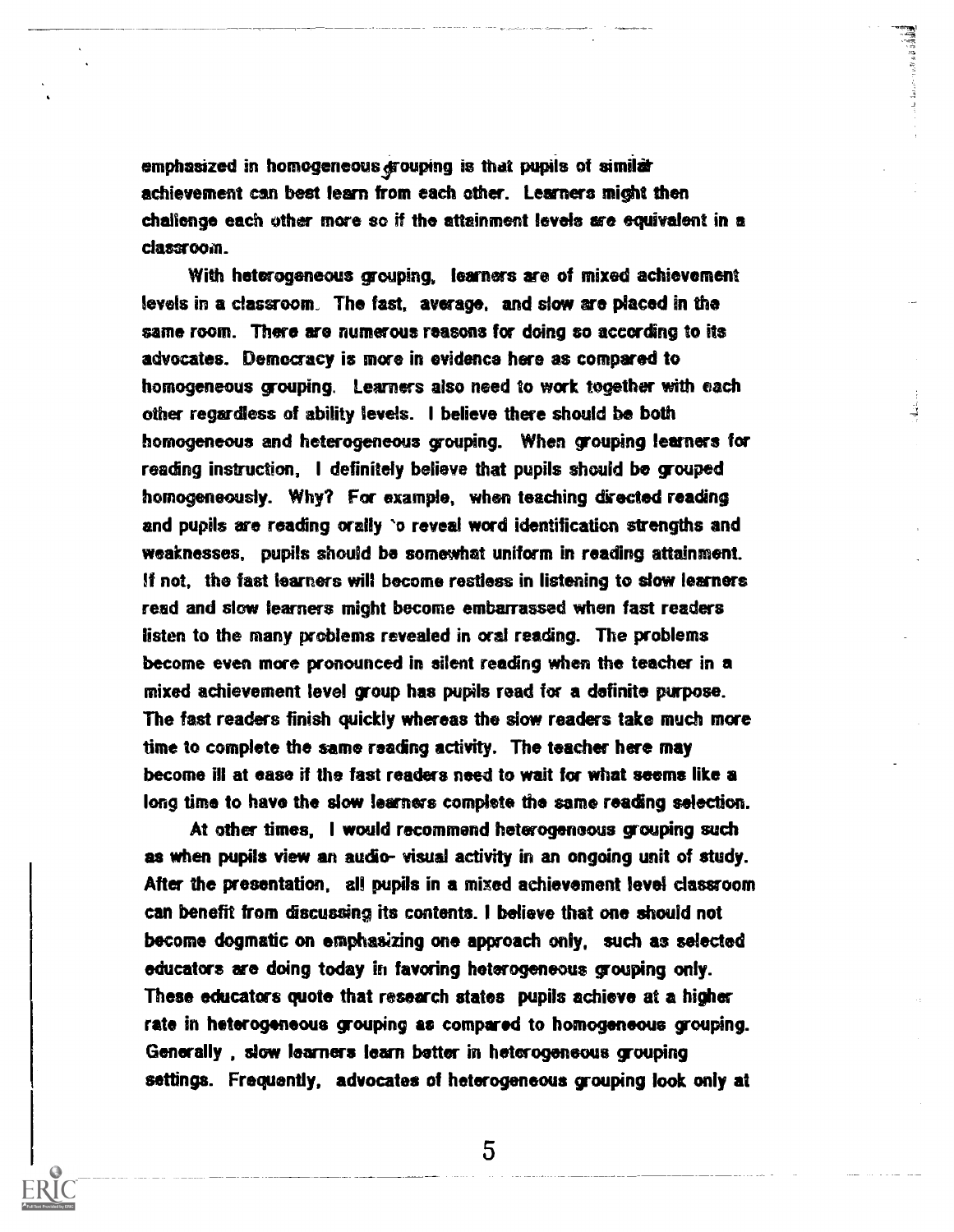slow learners and their higher achievement in heterogeneous grouping. They have one role for the fast learner only and that is to assist the slow learner. There are times when this should be a goal. However, the fast learner needs to have a challenging curriculum of his/her own with proper scope and sequence. As an elementary pupil, I was asked day after day to pronounce words to pupils in silent reading who raised their hands for assistance. At that time, i also wanted time to achieve personal goals in school. There certainly were times when I liked helping others who had difficulties in reading. I believe the dilemma can be resolved between heterogeneous versus homogeneous grouping with looking at what assists a child to achieve optimally. Which plan of grouping pupils for instruction then assists each to learn as much as possible on an individual basis?

The heterogeneous versus homogeneous controversy then might be summarized in terms of advantages for each plan of grouping pupils for instruction. Thus the former emphasizes

1. mixed achievement levels of pupils in one classroom.

2. pupils of diverse abilities learning from each other.

3. learners working more like the social environment emphasizes in that people of different attainment levels interact with each other.

4. usually, cooperative learning goes along with heterogeneous grouping advocates in that pupils of diverse ability levels work together on a project.

5. the composition of heterogeneous groups should change, making for flexibility.

Homogeneous grouping advocates believe the following:

1. pupils who possess more of homogeneous characteristics can do a better job of challenging each other.

2. the teacher can do a better job of providing for individual differences in a homogeneous grouping setting.

3. each pupil can do more of hisfher fair share of the work when committee endeavors are emphasized.

4. less looking down upon slow learners should be in evidence

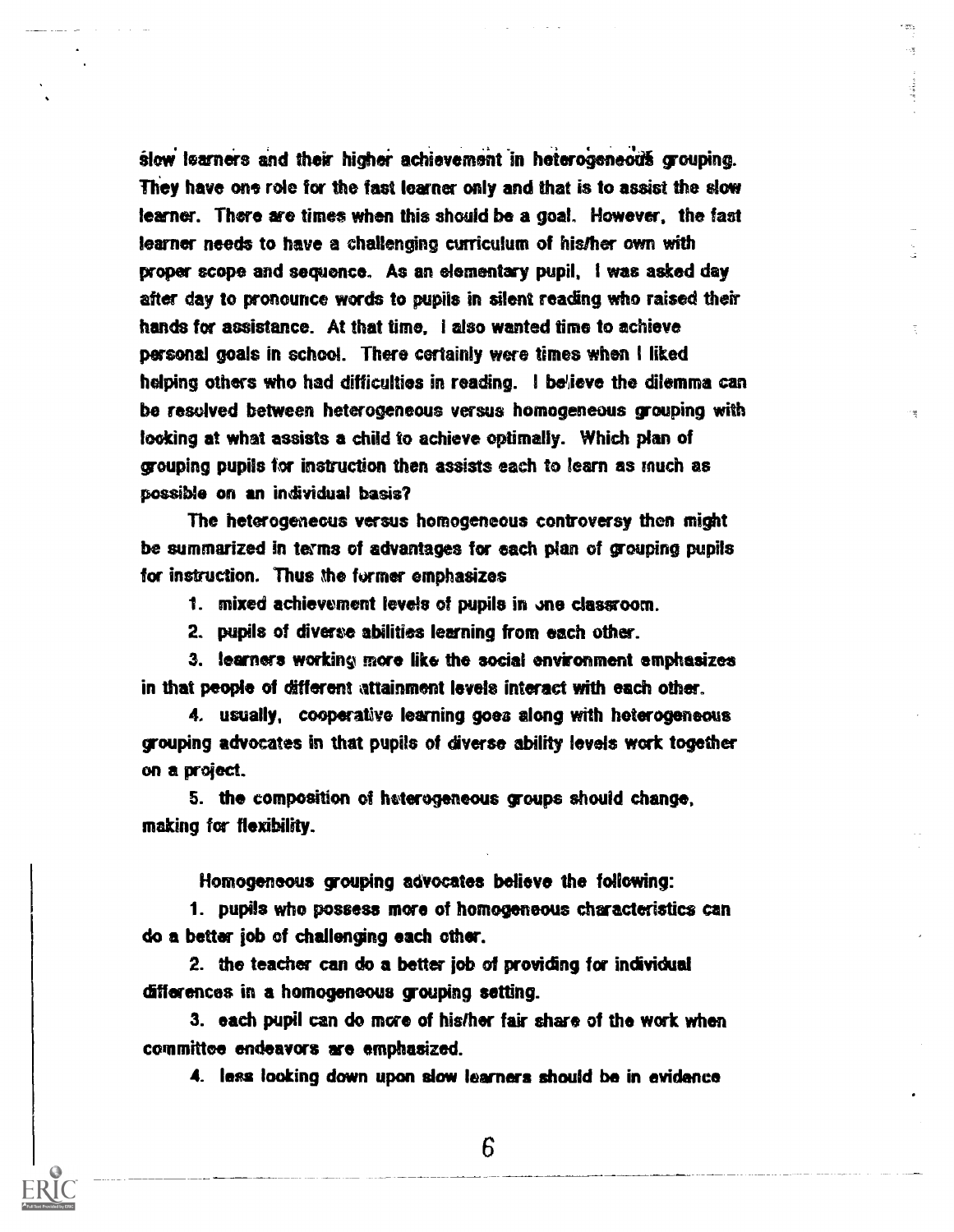when pupils are quite similar in achievement within a classroom.

5. there can be numerous opportunities to stress heterogeneous grouping when pupils are in physical education, art, and music classes.

# Learning Centers

An open ended approach to grouping pupils for instruction is to use learning centers. The teacher can develop each center and tasks therefore or teacher- pupil planning might be emphasized to develop the language arts tasks for each center. The latter approach may take considerable time to implement but is well worth the time to do so. Being able to plan is so vital for each pupil to do and do well. There needs to be ample input from learners viten teacher- pupil is used to develop the curriculum. The former approach in which the teacher develops all the tasks for the diverse centers can be quite open ended if there are more tasks available for learners to select sequentially than what can be completed. Thus learners individually may work on sequential tasks of their very own choosing and omit those not possessing perceived purpose. If tasks do not meet personal needs of individual pupils, the latter can talk to the teacher and negotiate more worthwhile language arts activities from the pupils' point of view.

Humanism is inherent as a psychology when learners individually select their own preferred tasks to complete. Humanists are strong believers in guiding the pupil to make choices and decisions in the curriculum. Sequence here resides within the pupil and not within textbooks nor the teacher. The pupil is the focal point of instruction. Thus the pupil needs to be heavily involved in choosing the objectives of instruction, learning opportunities to attain the objectives also must be pupil centered, and evaluation procedures whereby the learner appraised the self needs to be in evidence. A humane curriculum should thus be an end result.

Pupils may select tasks that harmonize with their very own individual levels of attainment. They may choose activities that are worked on individually or activities may be chosen which emphasize

 $\overline{7}$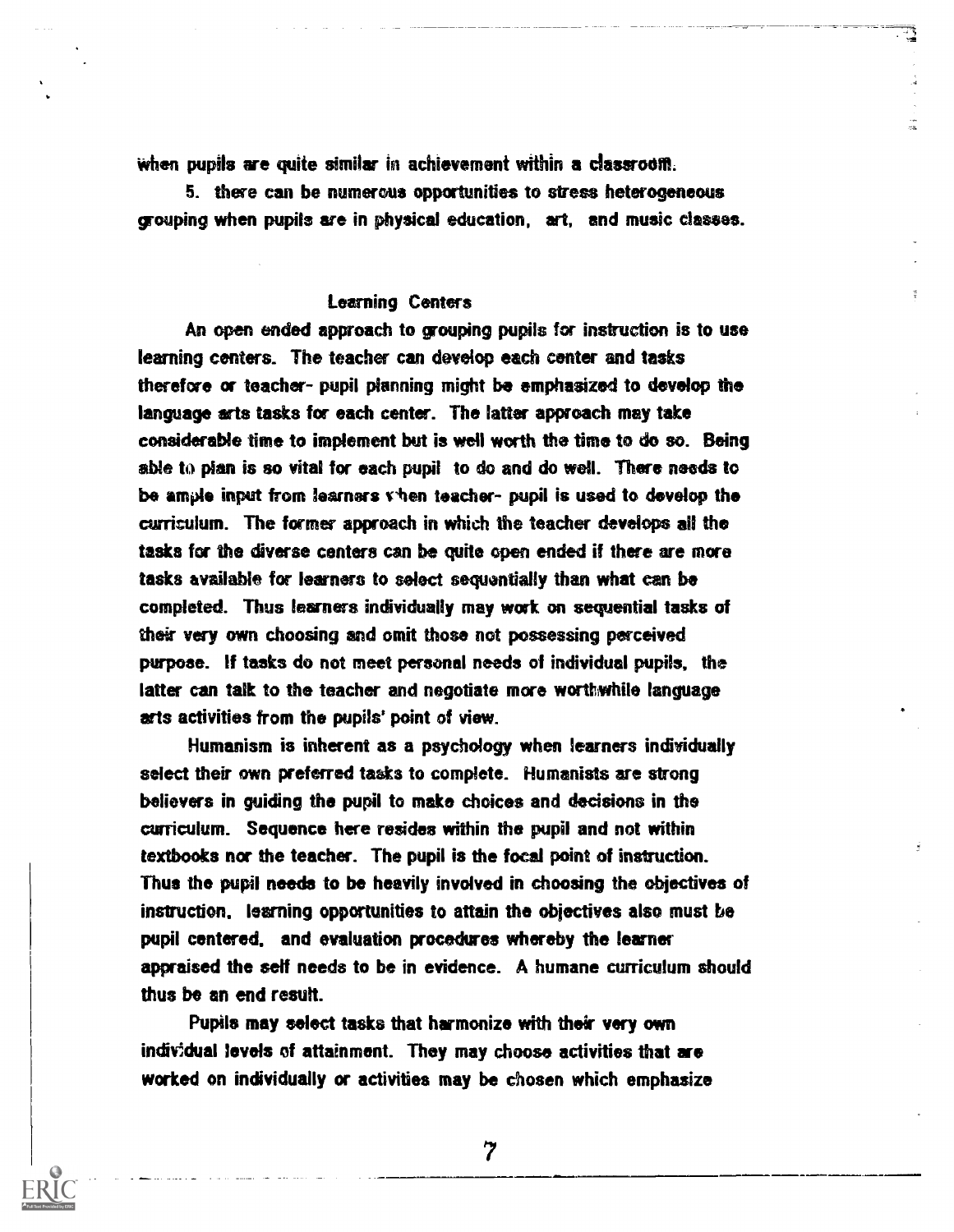committee endeavors. The choice is for the pupil to make. The problems of homogeneous versus heterogeneous grouping have been greatly minimized when using a learning centers philosophy in teaching learners. When pupils choose sequential tasks, they may work on an activity individually. Thus it does not matter if the learners are somewhat uniform in achievement or mixed achievement levels are in evidence in the classroom. When a pupil chooses committee work as a task, then homogeneous or heterogeneous grouping may be in evidence. Perhaps, the teacher can guide pupils here to work with learners from both categories. The teacher encourages, stimulates, and motivates learners to achieve optimally in a learning centers approach in teaching pupils.  $\bullet$  and  $\bullet$ 

## The Dual Progress Plan

The dual progress plan in grouping pupils for instruction is generally implemented on the intermedate grade level. The curriculum areas of mathematics and science are taught as being ungraded. there are no grade levels here. Pupils indvidually, however, achieve as much as possible. There are separate teachers for mathematics and for science, resulting in departmentalization. Those who wish to teach a separate academic discipline in the elementary school in mathematics and in science may do so. Teachers might also teach English and the social studies as an integrated classroom. There are homeroom responsibilities here for the teacher in teaching English and social studies. Guidance and counseling of pupils may be stressed during homeroom time.

Teachers who teach both social studies and English emphasize the graded concept here. Thus there are definite grade icyel standards for pupils to attain in social etudes and English. The social studie English teacher is in a modified self- contained classroom with two curriculum areas only, that need to be taught by one person. Team teaching could be emphasized here in the dual progress plan. It could also be stressed in homogeneous and heterogeneous grouping.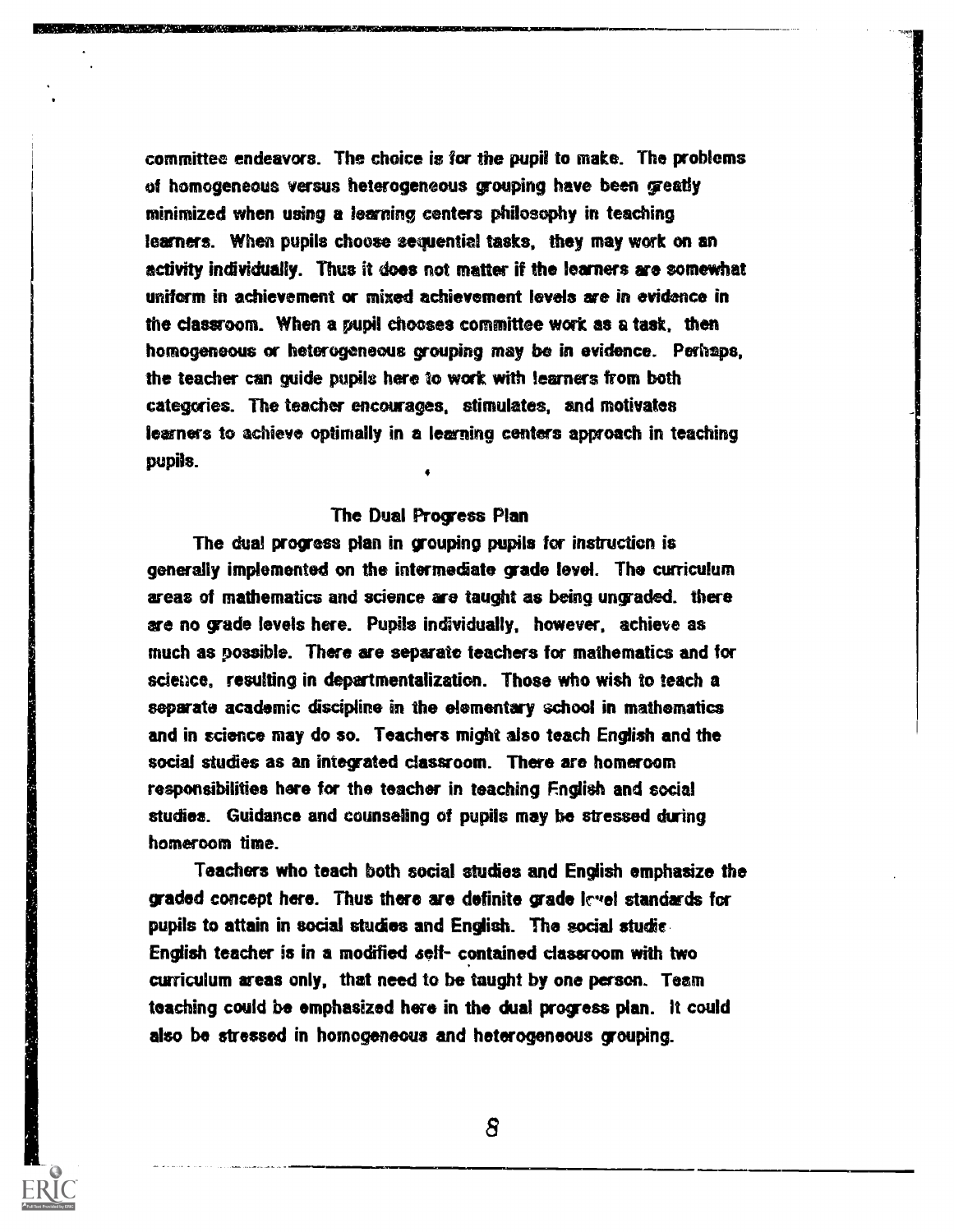Team Teaching and Grouping Pupils for Instruction The team approach in teaching learners emphasizes that two or more teachers plan together the objectives. learning activities to achieve these ends, and the evaluation procedures to ascertain how much pupils have learned. Notice the teachers must plan instructional strategy cooperatively, not individually. With cooperative planning, participants may think critically about ideas presented from team members. The best possible procedure presented should be used in teaching pupils. More than one mind is better than a single mind in preparing for teaching.

There are three levels of teaching using a team approach. Large group instruction is one level. After planning for teaching. one team member may teach pupils in large group instruction. How many pupils are there in large group instruction? If two elementary school classrooms are joined together, there might be fifty pupils from the two rooms. If three classrooms are joined together for large group instruction, there might be seventy- five learners from the three rooms. Could a team approach be used in large group instruction? The answer is in the affirmative. What is salient in large group instruction is that the teacher/ teachers can do a good job of motivating pupils. Thus audiovisual aids that engage pupils in learning should be used in large group instruction. Teachers not involved in direct teaching in large group instruction may assist in monitoring learner progress.

The second level of team teaching is to assist pupils in small group endeavors. Within the small group, teachers guide pupils to clarify and discuss what was presented in large group instruction. Teachers here should use a variety of materials such as audio- visual and printed content such as in textbooks and tradebooks to assist each pupil to attain as optimally as possible. In small group endeavors, pupils will ask questions and identify problem areas. The teacher needs to guide pupils to locate relevant information.

A third level of team teaching is to emphasize individual study. Each pupil will have a topic too pursue or an area of interest to develop within the framework of individualized study. The leaner identifies a

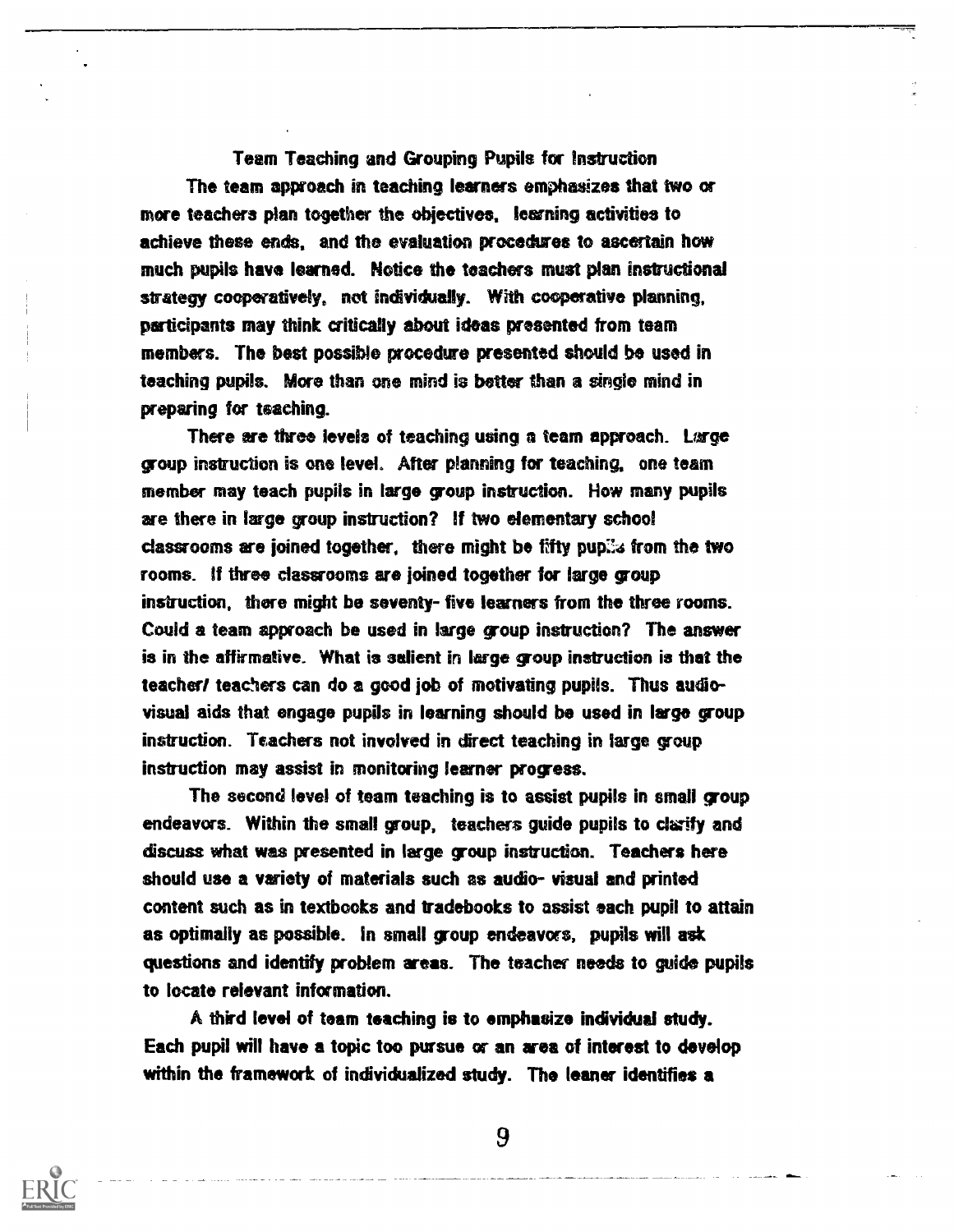problem or wishes to pursue a task of personal interest. These kinds of learning activities can be planned by the pupil and teacher. There must be a purpose in doing the project. Planning needs to accrue to achieve th purpose or goal. Next, the pupil needs to follow through with the work involved to attain the purpose. Ultimately, criteria should be developed to appraise the completed project. There should be heavy involvement by the pupil in working on the project method. Individual study goals must grow out of the large group session as well as from the small group work stressed. There is a definite relationship among large and small group instruction as well as of the individual endeavors emphasized in the language arts.

There can be an interdisciplinary team as well as team members emphasizing a separate academic area domain. The former would be more typical of elementary school teachers in which the concept of the self contained classroom has been stressed in teacher education training at a college or university. Thus most elementary school teachers have not majored in a single academic area such as English, but they have experienced a general education curriculum plus professional course work and student teaching in becoming a licensed teacher. If an elementary teacher was educated at a collegeluniversity school of education with a double major such as English and elementary education, then a team of teachers with similar training may teach English only, in a departmentalized classroom. An interdisciplinary team also could comprise of team members having majors in historylelementary education; English/elementary education; and biology/elementary education. These teachers would then plan the objectives, learning activities, and evaluation procedures for teaching a given set of learns in large and small groups as well as in individual work. Relationship of dyerse academic disciplines might the be in evidence.

In team teaching, a leader of the team may be appointed and receive additional salary for bein. the designated leader. Team teaching has also be emphasized in which there is no designated leader, but leadership emerges within each planning session.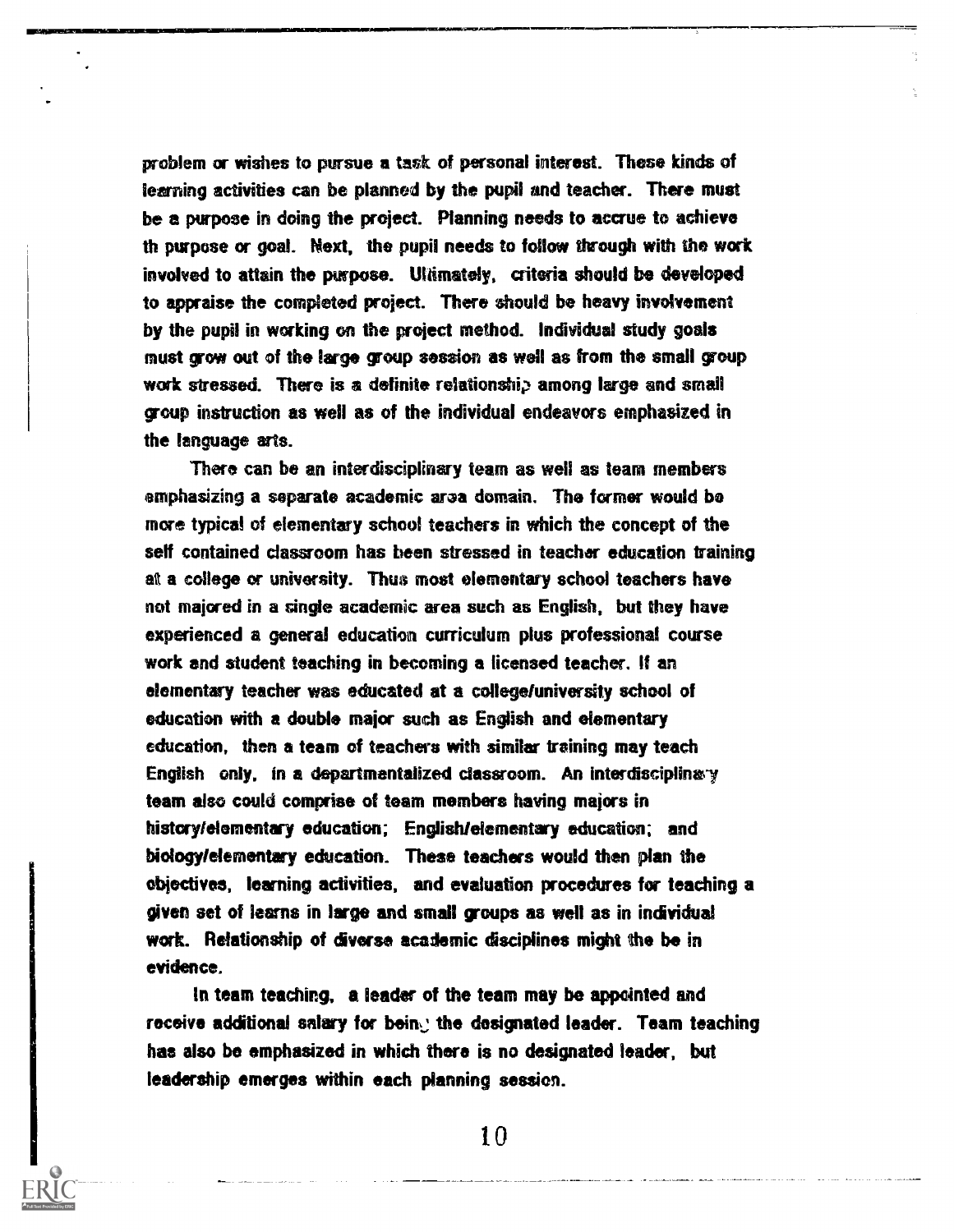To implement team teaching participants should have a voice in which team they wish to participate in. No teacher should be forced to serve on a a team. Perhaps, with stimulating workshops on team teaching, teachers may feel motivated in desiring to be a member. Thus teachers must be knowledgeabie, skillful, end passers appropriate attitudes prior to being members of a teaching team. I have known teachers who feared being a member of a teaching team and yet with inservice education felt motivated in becoming a team member.

÷,

#### Interage Grouping

There are advocates of having pupils of different age levels being taught in a single classroom. For example, pupils in grades one and two could be taught in a single classroom. This could be a team teaching situation or it might emphasize a single teacher teaching a given set of pupils in interage grouping. The children taught here in one classroom could be quite heterogeneous in the language arts. It could be also that learners in the two grades were grouped homogeneously by placing a somewhat uniform level of attainment of first and second graders combined in a single classroom. What is the focal point of placing pupils into interage groups? People interact with each other in society who are of different age levels. Second, it means little when speaking of a pupil being in grade one or two. Thus selected first grades read better than some second grade pupils. Third, learners need to get along well with others regardless of age levels. Social development is very important. Fourth, dividing pupils in classrooms by age levels is not too relevant. Pupils mature at different levels even though they are of the same age or similar age levels. When serving as an upper grade rural school teacher for two years, I combined fifth and sixth as well as seventh and eight grade English, social studies, science, and mathematics. In many ways, this was done out of necessity to avoid teaching too many subject matter areas at each grade level. I have friends who taught all eight grade levels in the elementary school, again necessitating the combining of grade levels for instructional purposes. Was this good to do? It was basically done out of necessity. My answer would be that it

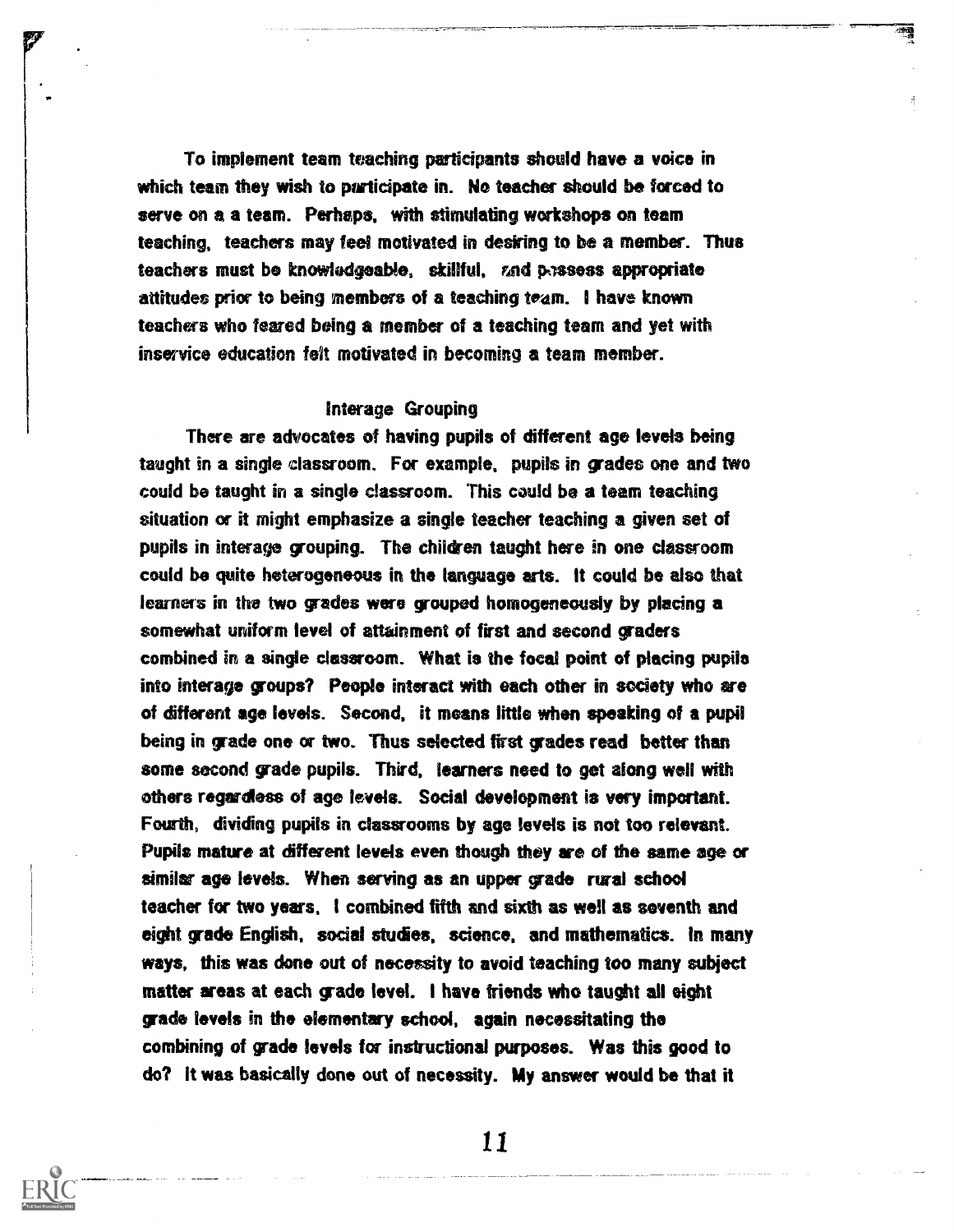again confirms that grade levels may mean very little when thinking of learner achievement since I did have younger learners who attained at a higher level as compared to older pupils. Interage grouping of pupils for teaching has a different motive today as compared to when small rural ons or two teacher schools were in evidence. Today, the emphasis is upon interage grouping to assist learners to work effectively with others so that social development may be more optimal.. Hopefully, academic achievement will also be at as high a level as possible for all pupils.

The Joplin plan for teaching reading emphasizes interage grouping. Here, pupils from grades four through six are regrouped en toto. Thus, fourth, fifth, and sixth grade pupils may be together in a separate room to make for homogeneous grouping in reading instruction. The top fourth, fifth, and sixth grade pupils then emerge in interage grouping in a single roorr. There are also fast, average, and slow readers grouped homogeneously from the different intermediate fade levels to provide homogeneity within specific classrooms. Joplin plan advocates have made salient research claims from their research results on interage grouping in reading.

#### Mainstreaming of Pupils

Mainstreaming of pupils has made for an increased amount of heterogeneous grouping of pupils in the United States. Handicapped pupils are then to be educated in the least restricted environment and receive an appropriate education, according to the Education for all Handicapped Children Act of 1975. Before that time most children were continually taught within the framework of the handicap possessed in separate classrooms from that of normal pupils. Thus an orthopedically handicapped child was in a special room from that of learners in a regular classroom. Selected aggressive educators felt that pupils were being segregated based on the handicap possessed. Thus mainstreaming came into being whereby a handicapped learner was to be placed in the least restricted environment. This has usually meant the regular classroom.

Each child who is handicapped is to have a planned individual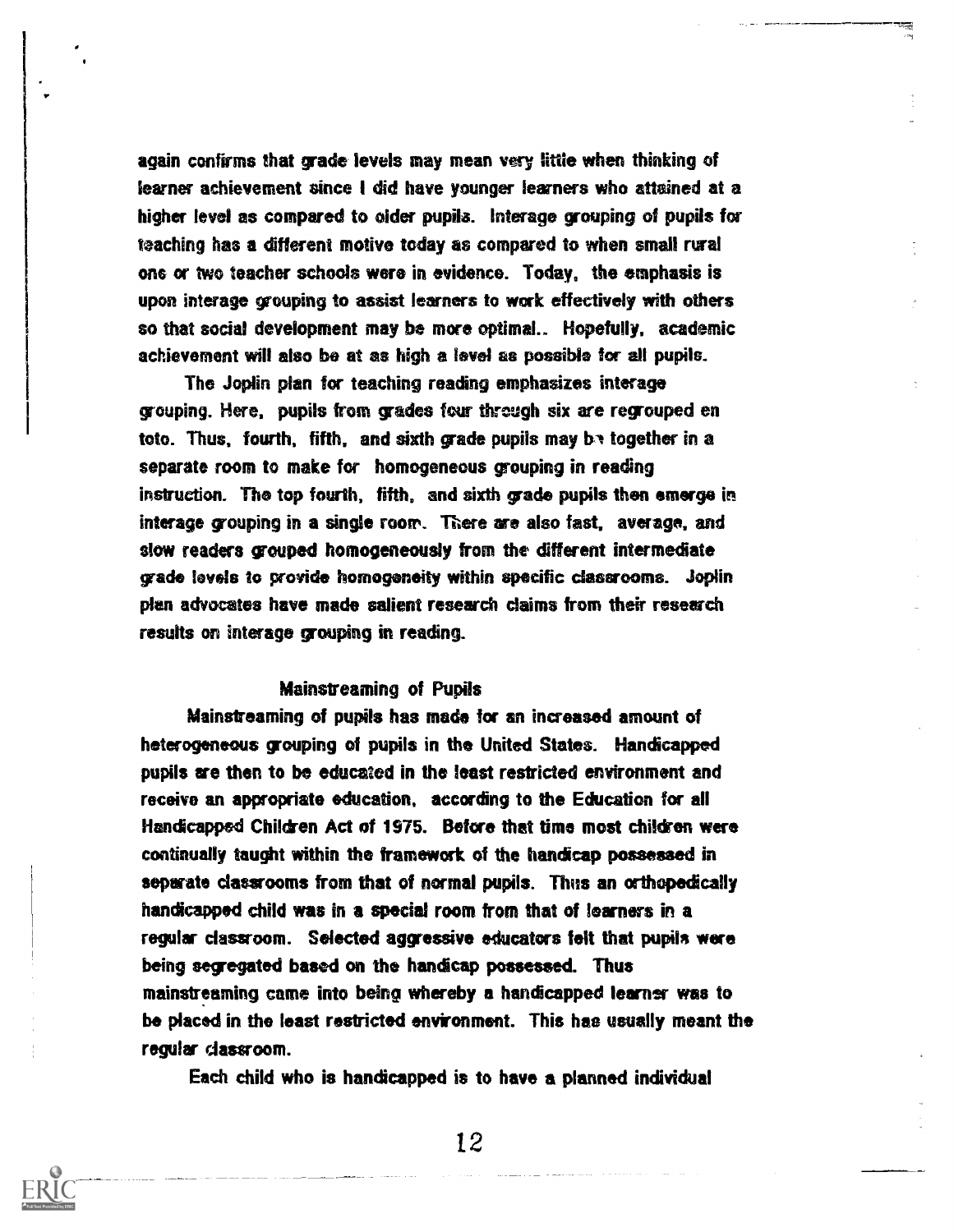educational plan (IEP) to follow as far as the curriculum is concerned. An IEP consists of behaviorally stated objectives agreed upon by the involved parents, the teacher(s), the principal, as well as specialists in the field such as speech. > physicai therapists, hearing and sight resource personnel, as well as counseling services. No child is to be refused an appropriate education. If a child has not been placed appropriately, the parents can ask for a reevaluation. Parents may also sue the school if misplacement or diagnosis has been in error. If the judge or court rules in favor of the parents of the handicapped pupil, the school must incur all costs of the lawsuit. Judges tend to be generous in ruling in favor of the parents of the handicapped. With mainstreaming as a federal law, classrooms have become increasingly heterogeneous in grouping. Questions that can be raised of mainstreaming are the following;

1. Do these pupils achieve more in a regular classroom as compared to where the numbers are smaller such as being taught by an appropriate teacher of the handicapped?

2. Are regular teachers trained and educated properly to teach the handicapped in the classroom?

3. Would handicapped pupils attain more in a special dass in which the pupil- teacher ratio is very low and where the teacher is properly trained and educated?

4. Do regular teachers receive aid service to assist with teaching the hencficapped in the classroom?

5. How do normal children achieve in a mainstreamed classroom in which a handicapped pupil demands or needs much assistance?

## In Closing

Teachers and principals have a salient responsibifity in determining the best approach in grouping pupils for instruction whereby each learner achieves optimally. There are numerous procedures in grouping pupils of instruction which are recommended.

Each has its pros and cons. Educators and parents need to study and analyze each method of grouping pupils for instruction. A well informed